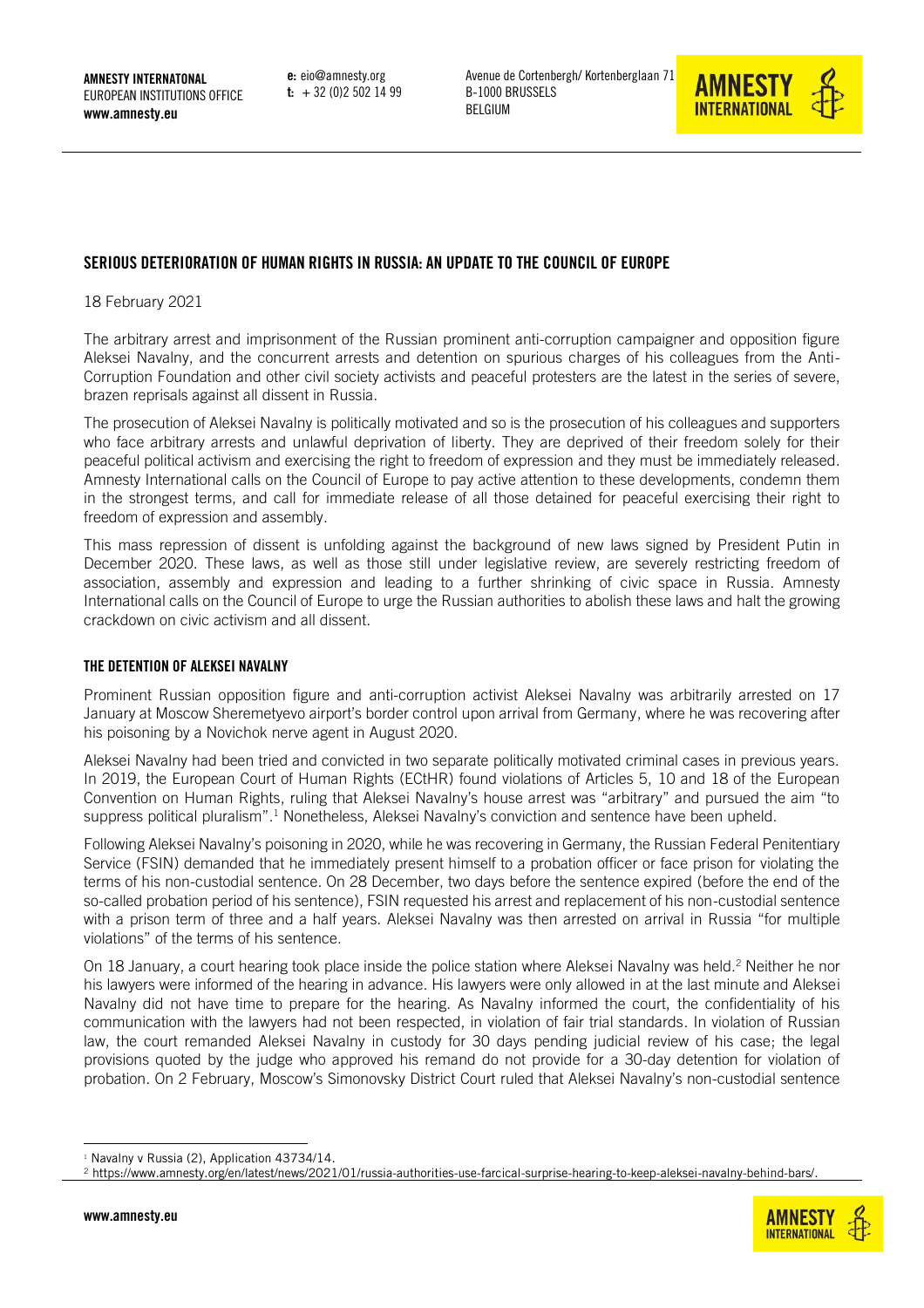must be replaced with a prison term. Having already spent ten months under house arrest in 2014, he will now serve the remaining two years and eight months of his prison sentence.

On 20 January 2021, Navalny lodged an application before the ECtHR under Article 34 of the European Convention on Human Rights, and made a request to the Court under Rule 39 of the Rules of Court related to his detention, asking for his release. On 16 February, the ECtHR granted an interim measure in favor of Navalny, with "regard to the nature and extent of risk to the applicant's life", and asked the Russian government to release him.<sup>3</sup>

The authorities have also waged a campaign of persecution of Aleksei Navalny's supporters and colleagues from the Anti-Corruption Foundation (FBK) with dozens arrested on the day of his arrival in Russia, ahead of, during and after protests on 23 and 31 January and 2 February 2021, in a clear effort to stop them protesting and to intimidate others. Several of Aleksei Navalny's colleagues and supporters are under house arrest under spurious criminal charges. On 10 February, the Basmannyi Court in Moscow ruled to remand in custody the FBK's head of staff, Leonid Volkov, for two months as a criminal suspect under Article 151.2 (2) of the Criminal Code ("involvement of minors in unlawful activities which could endanger their life") for purportedly calling on minors via the internet to take part in protests (Leonid Volkov denied making such calls, although children have the same right to freedom of peaceful assembly as adults). The decision was issued *in absentia* and the Russian Investigation Committee placed Volkov on its wanted list.

The authorities also severely clamped down on peaceful protesters who took to the streets across the country to support Aleksei Navalny and protest against corruption and injustice. According to the Russian monitoring organization OVD-Info, over 4,000 protesters were arrested on 23 January, at least 5,754 people were arrested on 31 January and a further 1,512 people arrested on 2 February, 4 the largest cumulative number of arrests of participants in protests that lasted a total of three days. Among those arrested were dozens of independent journalists and human rights defenders who were covering or monitoring the protests. Thousands of administrative prosecutions and at least 90 criminal cases were initiated across the country, <sup>5</sup> and further arrests and detentions on spurious charges are ongoing. According to numerous reports peaceful protesters sentenced to "administrative detention" were subjected to inhuman or degrading treatment, including *inter alia* being placed in severely overcrowded detention facilities, denied food and water for several hours, and had to spend prolonged (several hours at a time, often at nighttime) periods of time in police vans during transfer. People who participated in protests have also reported that they were threatened with or were expelled from universities or colleges or lost their jobs.

Peaceful protesters, including older people and children, were also subjected to excessive use of force by the riot police. For instance, Amnesty International monitors witnessed the vicious police response in Moscow on 23 January. Law enforcement officers acted roughly and unreasonably against overwhelmingly peaceful protesters, pushing people down the stairs, beating protesters with batons and deliberately striking their vital organs. On 31 January, officers used electroshock equipment against peaceful, non-resisting protesters.

Amnesty International calls for the immediate and unconditional release of all peaceful protesters and other civil society activists who have been subjected to "preventative" arrests or are being prosecuted on spurious criminal charges. 6

## RECENT LEGISLATION FURTHER RESTRICTING FREEDOM OF ASSOCIATION AND FREEDOM OF ASSEMBLY

### New laws and a draft law affecting freedom of association

New pieces of legislation impose additional severe restrictions on the activities of civil society organizations and ordinary activists, with the intention to further stigmatize them and establish almost total government control over civil society:

#### Law providing for designation of private individuals and unregistered public associations as "foreign agents"

Federal Law No. 481-FZ "On Introducing Changes to Certain Pieces of Legislation of the Russian Federation to Take Further Measures to Combat Threats to National Security" was introduced on 17 November 2020 (draft law No. [1057914-7\)](https://sozd.duma.gov.ru/bill/1057914-7), adopted by the Parliament on 23 December 2020, and approved by the Federation Council on 25 December and signed by the President on 30 December 2020.

<sup>5</sup> [https://mvdmedia.ru/news/official/ofitsialnaya-infgormatsiya/.](https://mvdmedia.ru/news/official/ofitsialnaya-infgormatsiya/)

<sup>3</sup> [https://hudoc.echr.coe.int/eng-press#{%22itemid%22:\[%22003-6942317-9334363%22\]}.](https://hudoc.echr.coe.int/eng-press#{%22itemid%22:[%22003-6942317-9334363%22]})

<sup>4</sup> [https://ovdinfo.org/articles/2021/02/03/sud-otpravil-alekseya-navalnogo-v-koloniyu-itogi-akciy-protesta-2-fevralya;](https://ovdinfo.org/articles/2021/02/03/sud-otpravil-alekseya-navalnogo-v-koloniyu-itogi-akciy-protesta-2-fevralya)

[https://ovdinfo.org/news/2021/02/02/spisok-zaderzhannyh-v-svyazi-s-sudom-nad-alekseem-navalnym-2-fevralya-2021-goda.](https://ovdinfo.org/news/2021/02/02/spisok-zaderzhannyh-v-svyazi-s-sudom-nad-alekseem-navalnym-2-fevralya-2021-goda) 

<sup>6</sup> [https://www.amnesty.org/en/latest/news/2021/01/russia-scores-of-activists-arrested-for-protesting-the-detention-of-aleksei-navalny-must](https://www.amnesty.org/en/latest/news/2021/01/russia-scores-of-activists-arrested-for-protesting-the-detention-of-aleksei-navalny-must-be-released/)[be-released/.](https://www.amnesty.org/en/latest/news/2021/01/russia-scores-of-activists-arrested-for-protesting-the-detention-of-aleksei-navalny-must-be-released/)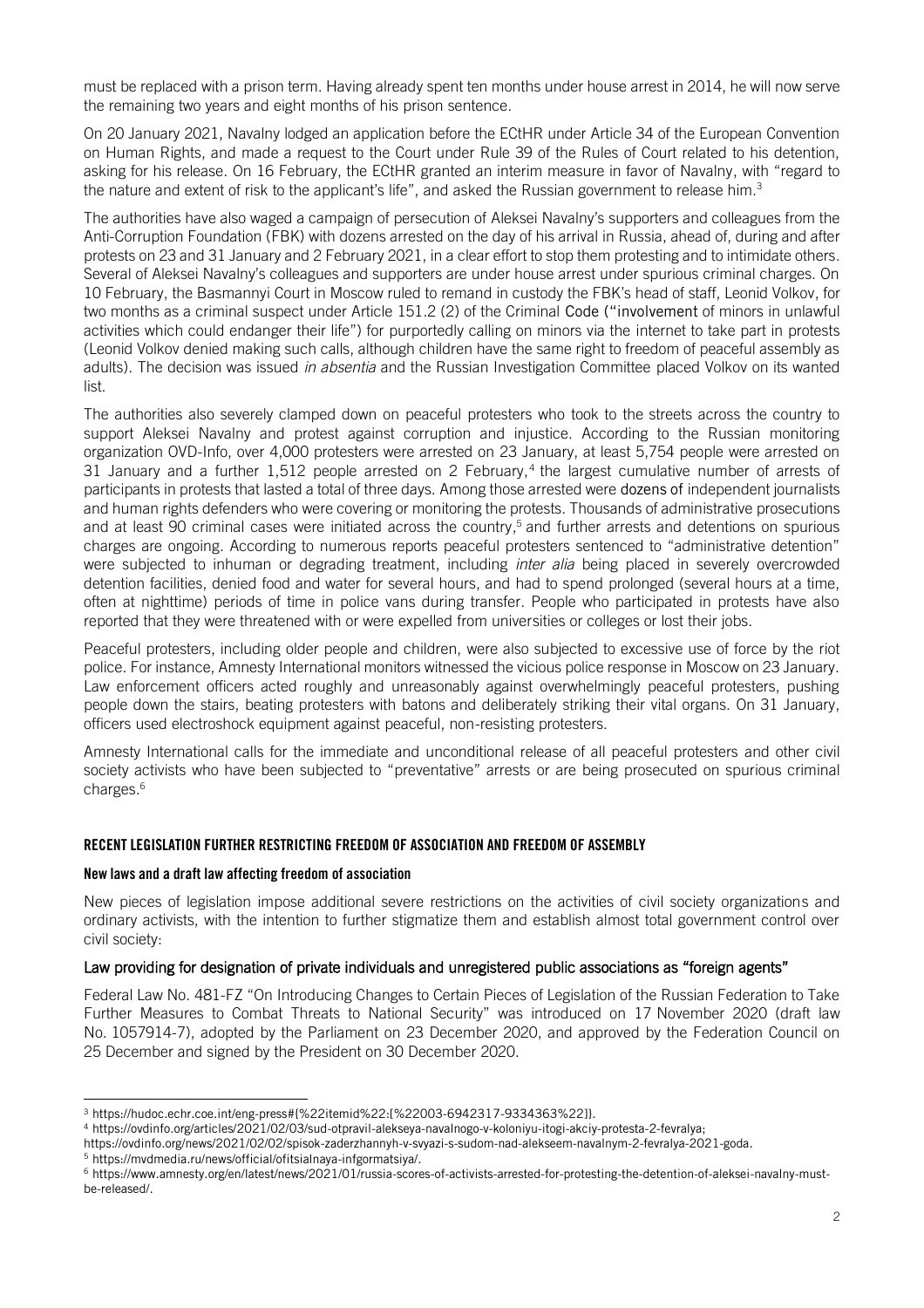This law expands the scope of entities that may be put on the "foreign agents'" register to public associations (civil society organisations and initiatives that are not formally registered) and individuals. It also broadens the criteria under which financial or other support received by an organization or an individual may be classified as "foreign" for the purpose of this law, and introduces a number of discriminatory restrictions for those included in the "foreign agents" register.

Public associations which receive foreign funding or foreign support in kind, and which engage in broadly and vaguely defined "political activities", are required to register "voluntarily" as "foreign agents" of face severe consequences, including intrusive inspections and heavy fines.

By introducing these changes, the authorities have eliminated the legal loophole that allowed some groups to close their registered NGOs declared "foreign agents" and continue their work as an unregistered public association, to avoid having to carry this stigmatising label. Upon its registration as a "foreign agent", a public association must file quarterly reports on the funding and other assets received, and on their use. Moreover, any information about the activities of such association and any materials published, distributed or submitted by the association or persons linked to it (founders, members or executives) in the course of their "political activities" must be marked as "foreign agent" materials.

The same labelling requirement applies to the materials created by staff, executives and members of registered NGOs included in the "foreign agents" register. Media outlets are expressly prohibited from publishing information about "foreign agents" or re-printing their materials without the "foreign agent" marking.

While the "foreign agents" legislation had already been amended in December 2019, under the Law on Mass Media, to enable forcible registration of individuals as "foreign agents", these latest amendments have expanded the group of people who can be designated as "foreign agents". As such, any individual who is involved in a broadly and vaguely defined "political activity" or "collects information" about Russia's military or military-technical operations and is "influenced" by foreign sources of funding or by "Russian citizens or organizations acting on their behalf," can now be registered as a "foreign agent." Any foreign support, financial or in kind, can be classified as such "influence."

The extremely broad definition of "political activity" embraces, among other things, participation in public gatherings, petitions to the authorities or even expressing opinions regarding government's decisions. Given this, and the vague and overbroad definition of "foreign funding", countless individuals in Russia now face the risk of being included in the "foreign agents" register. Last December, this happened to three independent journalists, Denis Kamalyagin, Sergei Markelov and Lyudmila Savitskaya, prominent human rights defender Lev Ponomaryov, and St. Petersburgbased activist Darya Apakhonchich, all of whom were included in the registry of "foreign mass media performing the functions of a foreign agent" under the 2019 amendments to the Law on Mass Media.

Russian citizens registered as "foreign agents" cannot hold public or municipal office, or access classified information that constitutes state secret. They are obliged to report bi-annually to the authorities about their activities, the amount of foreign funding received and used, and mark all their publications, official petitions and information about their work as "foreign agent" materials.

Foreign nationals including, under certain circumstances, foreign journalists, can also be included in the "foreign agents" register. Alien "foreign agents" must notify the Ministry of Justice in advance of their planned arrival in Russia to perform their "foreign agent" activity.

These legislative amendments also introduce further restrictions and reporting requirements on NGOs already designated "foreign agents", including the requirement to report not only information about their executives but also about each member of their staff, amongst other issues.

## Law introducing harsher criminal penalties for violating the "foreign agents" law

Federal Law No. 525-[FZ "On Introducing Amendments to Article 330.1 of the Criminal Code of the Russian](https://sozd.duma.gov.ru/bill/1073604-7%22%20/h)  [Federation](https://sozd.duma.gov.ru/bill/1073604-7%22%20/h)" was introduced on 17 November 2020 and adopted by the Parliament on 23 December 2020. It was approved by the Federation Council on 25 December 2020 and signed into law by the President on 30 December 2020.

This legislative initiative amends Article 330.1 of the Criminal Code which was first introduced in the 2012 law on "foreign agents". As in the case of NGOs listed as "foreign agents", unregistered public associations and their leadership can be criminally prosecuted and fined up to 300,000 rubles (Euro 3,350) or sentenced to up to two years in prison for "malicious non-compliance" with the above legal requirements.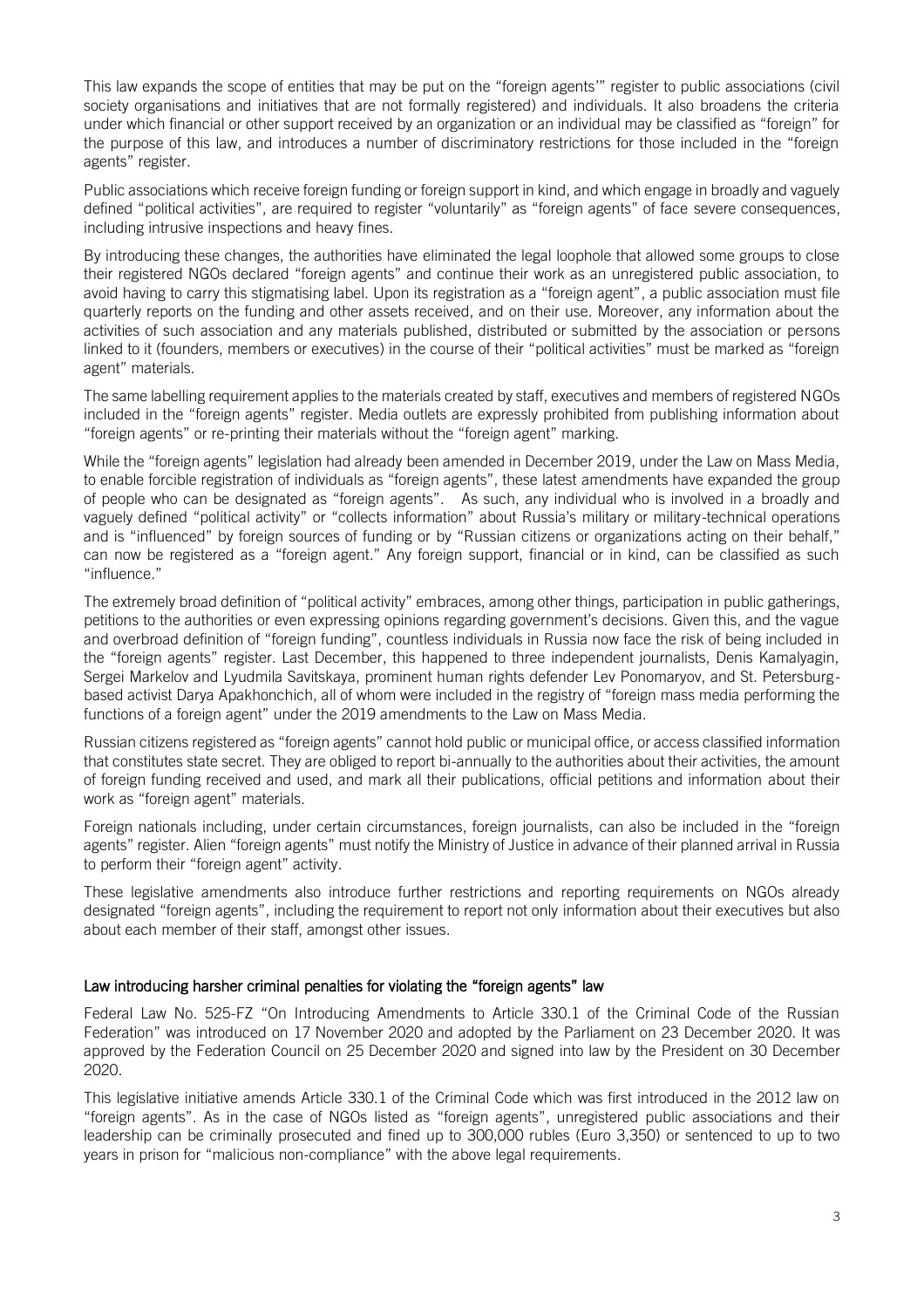The new law provides for similar penalties for media outlets registered as "foreign agents" and their Russian legal entities. Individuals who have been put on the register of "foreign mass media performing the functions of a foreign agent" will face similar criminal penalties if they have already been found guilty of repeated violation of the "foreign agents" law under Article 19.34.1(2) of the Administrative Code.

The most severe criminal penalty, up to five years in prison, is now envisaged for individuals who fail to voluntarily register as "foreign agents". The criminal charges may be brought against anyone who is allegedly gathering information about military activities; for all other individuals whose activities fall under this legislation, penalties under Article 19.7.5-4(1) of the Administrative Code apply in the first instance, and, following, criminal charges. Failure to submit an activity report is also now a criminal offence under this legislation.

## Draft bill on the status of NGOs registered as "foreign agents"

The draft bill "On Introducing Amendments to the Federal Law 'On Non-Commercial Organizations' to Improve the Legal Regulation of the Activities of Non-Commercial Organizations Performing the Functions of a Foreign Agent and Subdivisions of Foreign Non-Commercial NGOs" [\(No. 1052523-7\)](https://sozd.duma.gov.ru/bill/1052523-7) was tabled in the parliament by the Russian government on 10 November 2020, and adopted in its first reading by the State Duma on 15 December 2020. A total of three readings is required before it is passed on for approval to the upper chamber and then the President. Some amendments to the bill may be made before the next reading.

This draft bill expands criteria of that legally defined as "foreign funding" for the purpose of the "foreign agents" law, extending it, inter alia, to the funds received from Russian legal entities "whose beneficiary owners are foreign nationals or stateless persons." It also widens the legal grounds for conducting unscheduled audits of NGOs registered as "foreign agents", and obliges such NGOs and subdivisions of foreign NGOs to inform the Ministry of Justice about their programmes of work and planned activities and report on their implementation. It is envisaged that the Ministry of Justice will have the authority to ban certain activities. Failure to comply with orders of the Ministry of Justice may lead to liquidation of the respective NGO or subdivision of a foreign non-commercial NGO.

## New laws and draft bills affecting freedom of assembly

The law on prohibition of foreign or anonymous funding of mass events was introduced on 17 November 2020, adopted by the parliament in December, and signed by the President on 30 December 2020.

This legislative initiative compels organizers of mass gatherings with over 500 participants to report on the funding for such events, and requires that all relevant expenses and transactions are cashless and only go through an account in a Russian bank. Upon the bank transfer, all donors have to provide detailed information about themselves, including passport numbers, registered taxpayer ID and registration date for legal entities.

Donations for public events from foreign governments, foreign organizations, international organizations or movements, foreign nationals, NGOs and individuals included in the "foreign agents" registry, unregistered public associations, Russian citizens under 16, anonymous donors and legal entities that have been established less than a year prior to transferring money, are prohibited.

The law on recognizing "picket lines" as mass events and other restrictions on the right to freedom of assembly was introduced on 17 November 2020, adopted by the parliament in December, and signed by the President on 30 December 2020.

A single-person picket is the only form of street protest which does not require prior approval from the authorities. Activists have used this legal provision to protest in the form of so-called "picket lines" (lines of single picketers standing 50 metres apart). This law equates picket lines with mass public events, which makes their prior official approval mandatory.

Moreover, the authorities can now withdraw their approval for any pre-approved public event at any time if the organizers "disseminate information about the change of the purpose of the event" or if a "threat" of a terrorist attack has been reported. If the authorities insist that the organizers change the time or place of the planned event, the organizers cannot insist on their initial proposal or negotiate any alternatives. The only choice they have is either to accept the conditions imposed by the authorities or cancel the event altogether.

Journalists are prohibited from "conducting agitation" or otherwise "promoting" a mass event in the course of their professional activities.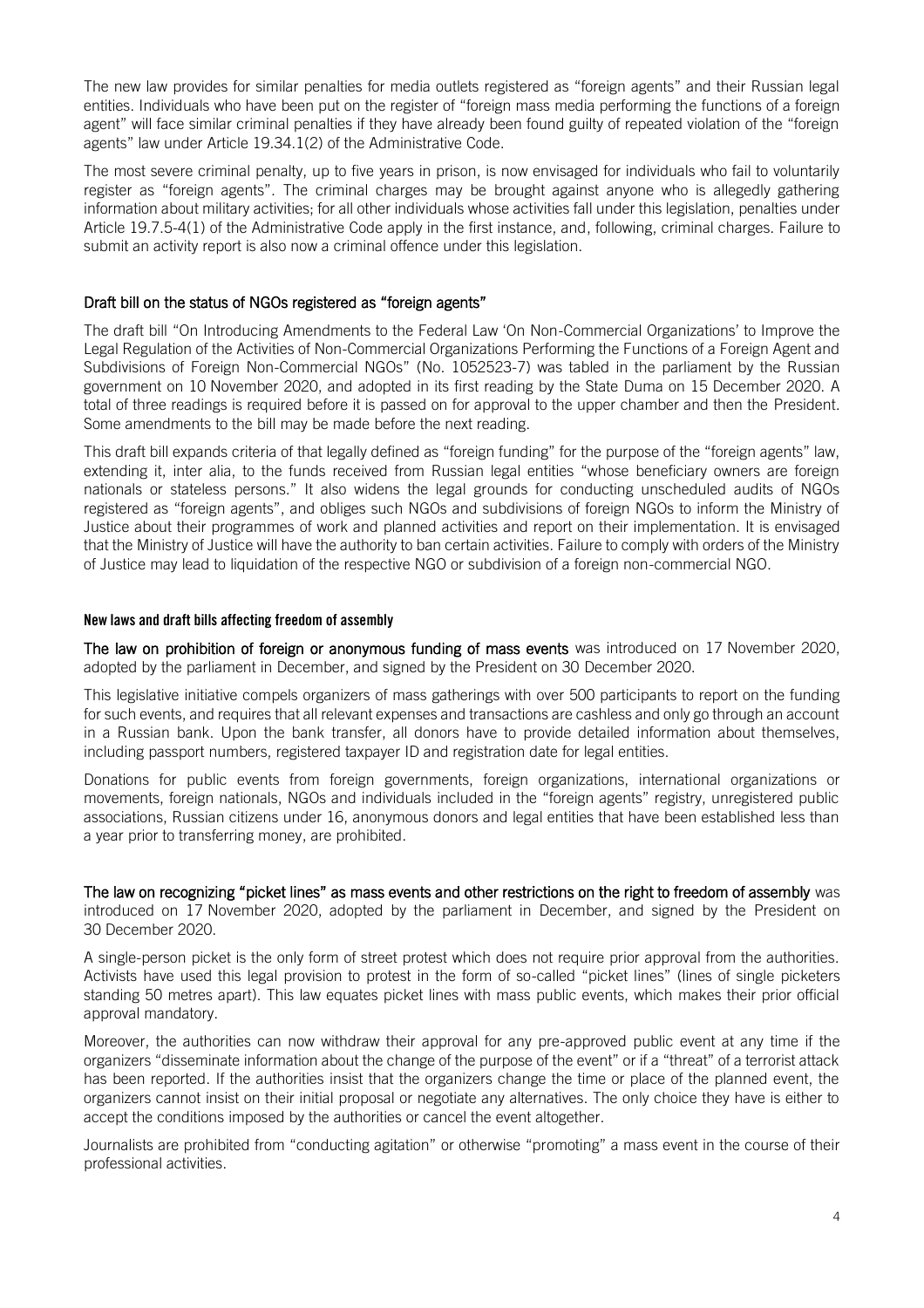The Law on criminalizing obstruction of traffic was introduced on 16 December 2020, adopted by the parliament the same month and signed by the President on 30 December 2020. Under this law, blocking traffic on roads, highways and urban streets is a criminal offence, even in the absence of any grave consequences. The previous version of Article 267 of the Criminal Code only provided for punishments in cases when transportation infrastructure had been destroyed or damaged or other grave consequences had occurred. These amendments make blocking streets punishable by fines of between 100,000 and 300,000 roubles (Euro 1,100 – 3,300), or community service of up to 240 hours, or up to one year of forced labour, or up to one year of imprisonment.

The Law on adding new elements to the crime of "hooliganism" was introduced on 14 December 2020, adopted by the parliament the same month and signed by the president on 30 December 2020. These amendments introduce new elements to the crime of "hooliganism" under Article 213 of the Russian Criminal Code and increase penalties for violations. Hooliganism with use of violence or threat of use of violence (instead of actual use of arms, as in the previous version of the article), and hooliganism committed by a "group" (instead of a "group of persons upon their prior conspiracy" or an "organized group") are now criminal offences carrying a maximum fine of 1 million roubles (Euro 11,100; previously 500,000 roubles or Eur 5,500) and a maximum sentence of seven years in prison (previously five years).

Charges of "hooliganism" are often used in Russia against street protesters and others, for the purpose of stifling peaceful protest and any dissent.

The [draft bill on penalties for unlawful use of mass media worker badges](https://sozd.duma.gov.ru/bill/1060657-7) was introduced on 23 November 2020 and adopted by the parliament in the first reading on 24 December 2020. In addition to restrictions on journalists' participation in mass events, the law will introduce fines of between 20,000 and 30,000 roubles (Euro 220 – 330) and/or community service of up to 50 hours for a person who falsely identifies as a journalist using a mass media worker's badge at mass events.

The [law on increased administrative penalties for disobeying legitimate police orders and failure to comply with the](https://sozd.duma.gov.ru/bill/1060689-7)  [rules for mass event funding](https://sozd.duma.gov.ru/bill/1060689-7) was introduced on 23 November 2020 and adopted by the Parliament in its third reading on 10 February 2021. This law increases fines for several administrative offences related to the organization and holding of mass gatherings. It suggests that failure to comply with the rules regulating fundraising and spending for events be punishable by fines of between 10,000 and 20,000 roubles (EUR 111 - EUR 223) for individuals; fines of between 20,000 and 40,000 roubles (EUR 223 – EUR 446) for officials; and fines of between 70,000 and 200,000 roubles (EUR 781 – EUR 2,231) for legal entities. Transferring money for a mass event by an entity that is not allowed to do so will be punishable by fines of between 10,000 and 15,000 roubles (EUR 111 -EUR 167) for individuals, and between 50,000 and 100,000 roubles (EUR 557 – EUR 1,115) for legal entities.

The law also provides for increased punishments for disobedience of "legitimate orders" of police and other officials; although the maximum penalty – 15 days of administrative arrest – remains the same, the fines are raised from 500 – 1,000 roubles (EUR 5.5 - EUR 11) to 2,000 – 4,000 roubles (EUR 22 - EUR 44), and the penalty of community service of between 40 and 120 hours is added. Repeated failure to obey respective "legitimate orders" may lead to fines of between 10,000 and 20,000 roubles (EUR 111 - EUR 223) instead of the current penalty of 5,000 roubles (EUR 55), or up to 30 days of administrative arrest (same as in the current version), or community service of between 100 and 200 hours (new).

## RECOMMENDATIONS TO THE COUNCIL OF EUROPE

Amnesty International calls on the Council of Europe's Secretary General, Committee of Ministers and Parliamentary Assembly to:

- Condemn in the strongest terms the politically motivated prosecution and arbitrary deprivation of liberty of Aleksei Navalny, his colleagues, associates and supporters, and call on the Russian authorities to immediately release Aleksei Navalny and all those who have been detained for peaceful exercising their right to freedom of expression and assembly; iterate the European Court of Human Rights' decision of 16 February to indicate an interim measure under Rule 39 of the Rules of Court to the Government of Russia to release Aleksei Navalny;